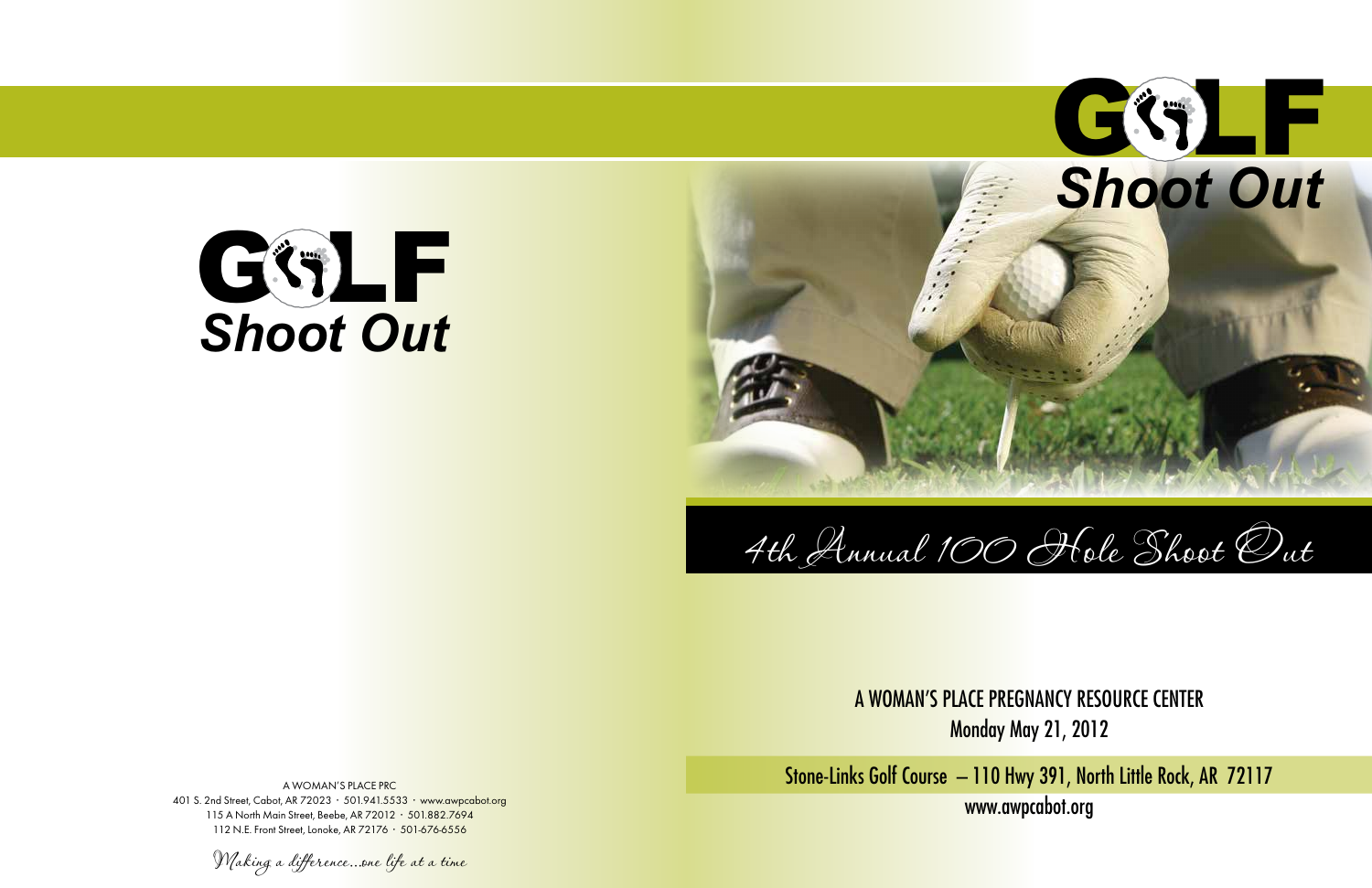• Complimentary thank-you gift for each golfer.

- $\frac{1}{18}$  INCENTIVES<br>• When you reach \$1,500 in sponsorship…receive a Leather Pull Bag.
- $\cdot$  Keep going and reach \$2,500 in sponsorship... receive an additional \$100 gift check.
- Be the Grand Prize Winner.
- …raise the highest amount in sponsorship (minimum \$5,000) and receive a weekend for two at the Big Cedar Lodge!

PRIZES<br>Play the competition shots on the first round of the day door prizes.

- Closest to the Pin
- Longest Putt
- Hole In One
- Accurate Drive

- RAISE \$2,500 in sponsor pledges for Ace and Par golfers, \$1,250 for Eagles.
- PROMOTE the golf shoot-out to any golfers who might be interested in participating.
- PLAY 50 or 100 holes of golf on the day of the event if your sponsors pledge "per hole" or have the privilege to golf however you would like if you receive "flat, one-time" donations equaling \$2,500 or more.

### Eagle: Two Partner Golfers Play 50 Holes Each

- \$1,250 fund raising goal each
- Golf half day with 3 great meals each:  *Partner 1-Breakfast/Lunch, Partner 2-Lunch/Dinner*
- A day a contract of the contract of the contract of the contract of the contract of the contract of the contract of the contract of the contract of the contract of the contract of the contract of the contract of the contra • Personalized web-based fund raising page
	- Must register together

As a golfer at A Woman's Place PRC 100 Hole Shoot Out, you have three primary responsibilities:

- 1. MAKE A LIST of everyone you know who might sponsor you friends, family, colleggues, business associates.
- 2. CONTACT each person on your list and ask them to sponsor you. You may send the mailer, e-mail and use social networking for your potential sponsors. Send them to www.awpcabot.org to click on 100 Hole Shoot Out to get to your personalized fund raising page!
- 3. FOLLOW-UP with a phone call to see if the individual will sponsor you. It's our experience that 80% of the people you ask will say "yes"!
- \$2,500 fund raising goal
- Golf all day with 3 great meals
- Earn all appreciation gifts
- Play 100 holes all day
- Personalized web-based fund raising page

- \$2,500 fund raising goal each
- Golf all day at your own pace with 3 great meals
- Earn all appreciation gifts
- Personalized web-based fund raising page

### YOUR COMMITMENT . . .

# SECURING SPONSORS . . .

# GOLFER GIFTS, INCENTIVES AND PRIZES . . .

### **GIFTS**

4th Annual 100 Hole Shoot Out

### YOUR SUPPORT WILL IMPACT LIVES . .

# List of Potential Sponsors

©2012 LifeSteward Ministries. Reproduction, use or distribution is prohibited except with written authorization.

| SPONSOR'S NAME | <b>PHONE</b> | <b>DATES CALLED</b> |  | <b>COMMENTS</b> |  |
|----------------|--------------|---------------------|--|-----------------|--|
|                |              |                     |  |                 |  |
|                |              |                     |  |                 |  |
|                |              |                     |  |                 |  |
|                |              |                     |  |                 |  |
|                |              |                     |  |                 |  |
|                |              |                     |  |                 |  |
|                |              |                     |  |                 |  |
|                |              |                     |  |                 |  |
|                |              |                     |  |                 |  |
|                |              |                     |  |                 |  |
|                |              |                     |  |                 |  |
|                |              |                     |  |                 |  |
|                |              |                     |  |                 |  |

### A WOMAN'S PLACE PREGNANCY RESOURCE CENTER

# GOLFER PARTICIPATION . . .

### Par: 100 holes of Golf

What a protection in our Shoot-Out, we can expand A Woman's Place outreach to those who need our service<br>and transform lives right here in your own community.<br>
COLFER PARTICIPATION . . .<br>
Par: 100 holes of Golf<br>
• S2,500 f This is why we need your help to continue to reach out to these young adults that are pounded with the media about sex, drugs and alcohol along with the risky behavior which could take their young lives, at the very least change it forever. You may have wondered what you could do to be a part of changing this culture, one way is making sure the volunteers and staff at A Woman's Place is able to continue impacting young lives. Through your participation in our Shoot-Out, we can expand A Woman's Place outreach to those who need our services and transform lives right here in your own community.

### Ace: Single Golfer Plays 100 Holes or Plays at Own Pace

On any given day, volunteers and staff are on the front lines making a difference in the lives of hurting young women and men, afraid of the consequences of the choices made. As of our 11th year we have seen thousands come through our doors and now we know there are lives in this area that have been saved because we were here. This is what we hear from our clients about their time with us.

**"I remember when I walked into your office when I first became pregnant. I was so scared. Ya'll have been so good to my son and I. He is almost 5 months old now and I don't think I would have been able to do it without ya'll. What you do is truly amazing and I absolutely love the outreach program. Thank ya'll so much!"** *Client of AWP*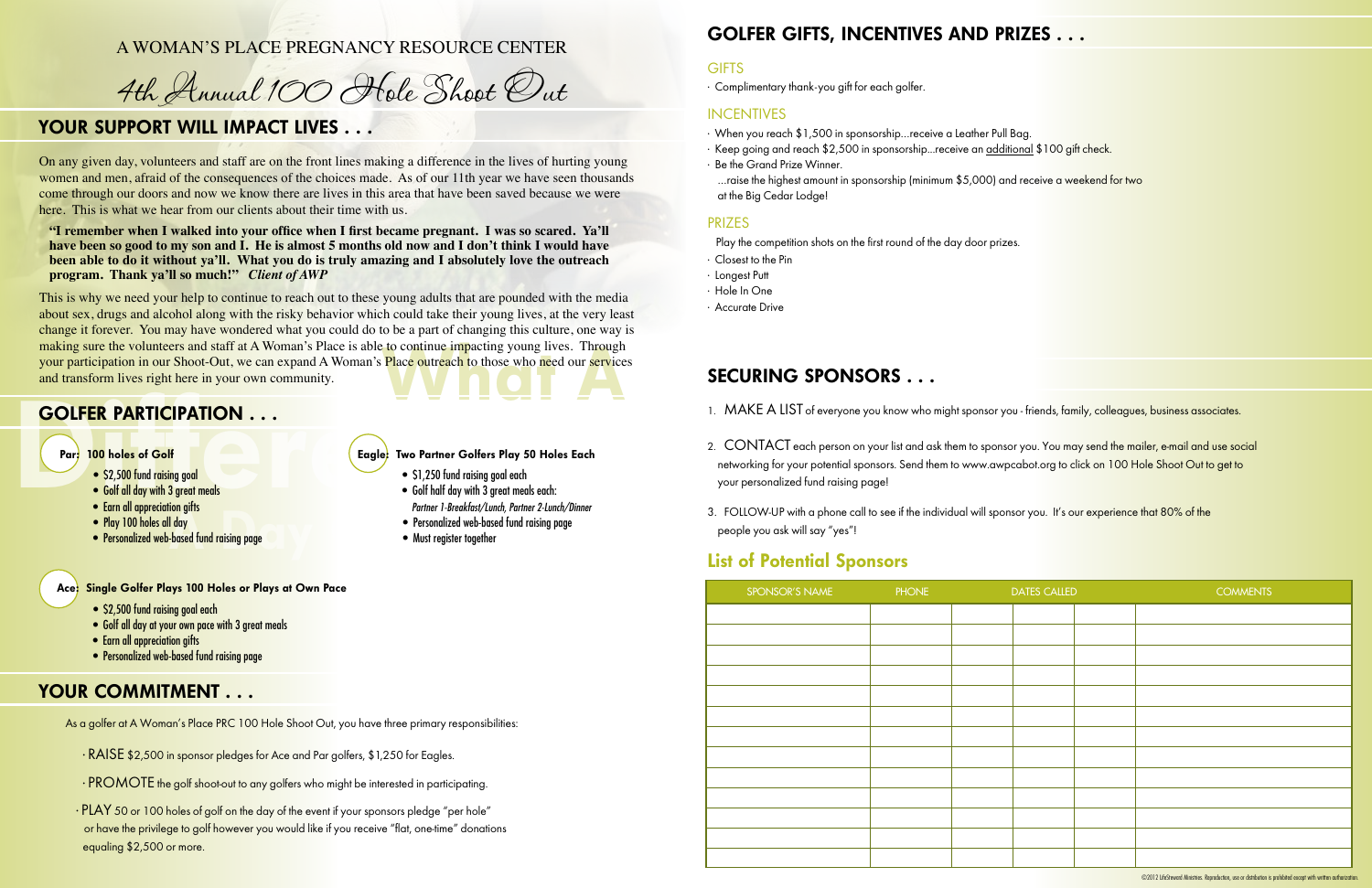

I will play & sponsor myself:  $\Box$  PAR - 100 holes at \$100 ACE - Own pace at \$100  $\Box$  EAGLE - 50 holes at \$75

 $\Box$  XI  $\Box$  XXI

# Golfer Commitment Agreement

Yes! I want to participate in the Golf Shoot Out. I believe I can reach the pledge goal of \$2,500 (PAR) or \$2,500 (ACE) or \$1,250 (EAGLE) and commit to doing everything possible to achieve this goal. I will sponsor myself and will start recruiting sponsors within one week of signing up.

| $\Box$ PAR - 100 holes at \$100 | NAME <b>And the contract of the contract of the contract of the contract of the contract of the contract of the contract of the contract of the contract of the contract of the contract of the contract of the contract of the </b> |                                      | AGE |
|---------------------------------|--------------------------------------------------------------------------------------------------------------------------------------------------------------------------------------------------------------------------------------|--------------------------------------|-----|
| ACE - Own pace at \$100         |                                                                                                                                                                                                                                      |                                      |     |
| EAGLE - 50 holes at \$75        | ADDRESS <b>ADDRESS</b>                                                                                                                                                                                                               |                                      |     |
| My partner is:                  |                                                                                                                                                                                                                                      |                                      |     |
|                                 |                                                                                                                                                                                                                                      |                                      |     |
| Golf Shirt Size:                | NOTIFY IN CASE OF EMERGENCY <b>Example 2008</b>                                                                                                                                                                                      |                                      |     |
| $DS$ $DM$ $DL$                  | RELATIONSHIP Procession and the contract of the contract of the contract of the contract of the contract of the                                                                                                                      | PHONE ______________________________ |     |
| $\neg$ xi $\neg$ xxi            | PHYSICIAN                                                                                                                                                                                                                            |                                      |     |

I recognize that there is an element of risk in any outdoor sport or activity. Understanding the inherent risks, dangers, and rigors involved in the above mentioned golf event, I certify that I am fully capable of participating in this golf event. I hereby assume all risks involved in playing in the above-mentioned golf event. I and my heirs, successors and assigns will hold the host organization and the management and owners of the host golf course harmless from any and all liabilities,  $\alpha$  actions, causes of action, debts and claims resulting from the above-mentioned golf event.  $\square$  I AGREE DATE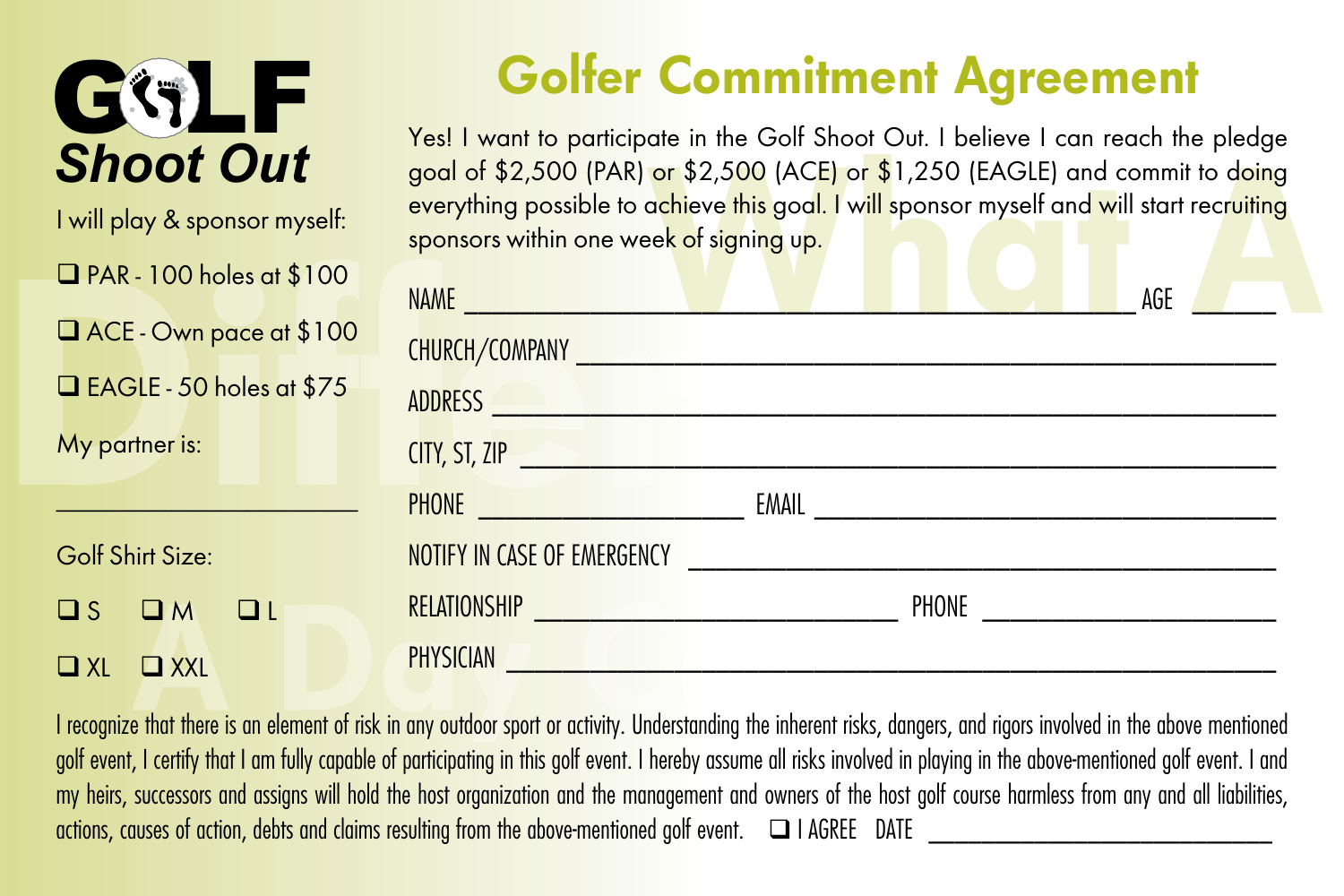### A WOMAN'S PLACE PREGNANCY RESOURCE CENTER



Participation in the 100 hole Shoot-Out is easy and delivers a great day of golf . . . with far reaching effects! Visit us on the web for more information.

www.awpcabot.org for everything you need to know!

### *Three Options for Participation:*

### PAR: 100 holes of Golf

- \$2,500 fund raising goal
- Golf all day with 3 great meals
- Earn all appreciation gifts
- Play 100 holes all day
- Personalized web-based fund raising page

### ACE: Single Golfer Plays 100 Holes or Plays at Own Pace

- \$2,500 fund raising goal
- Golf all day at your own pace with 3 great meals
- Earn all appreciation gifts
- Personalized web-based fund raising page

### EAGLE: Two Partner Golfers Play 50 Holes Each

- \$1,250 fund raising goal each
- Golf half day with 2 great meals each:  *Partner 1-Breakfast/Lunch, Partner 2-Lunch/Dinner*
- Personalized web-based fund raising page
- Must register together

Golfer Kick-Off Events

Yes! I will attend the kick-off to get the details about this outstanding event!

I will be at the following kick off:

# **April 3rd . 6:30 p.m.**

at the home of Don & Patty Crabbe (Invitations will be mailed)

**May 21st. 6:15 a.m.** Stone-Links Golf Course North Little Rock, AR